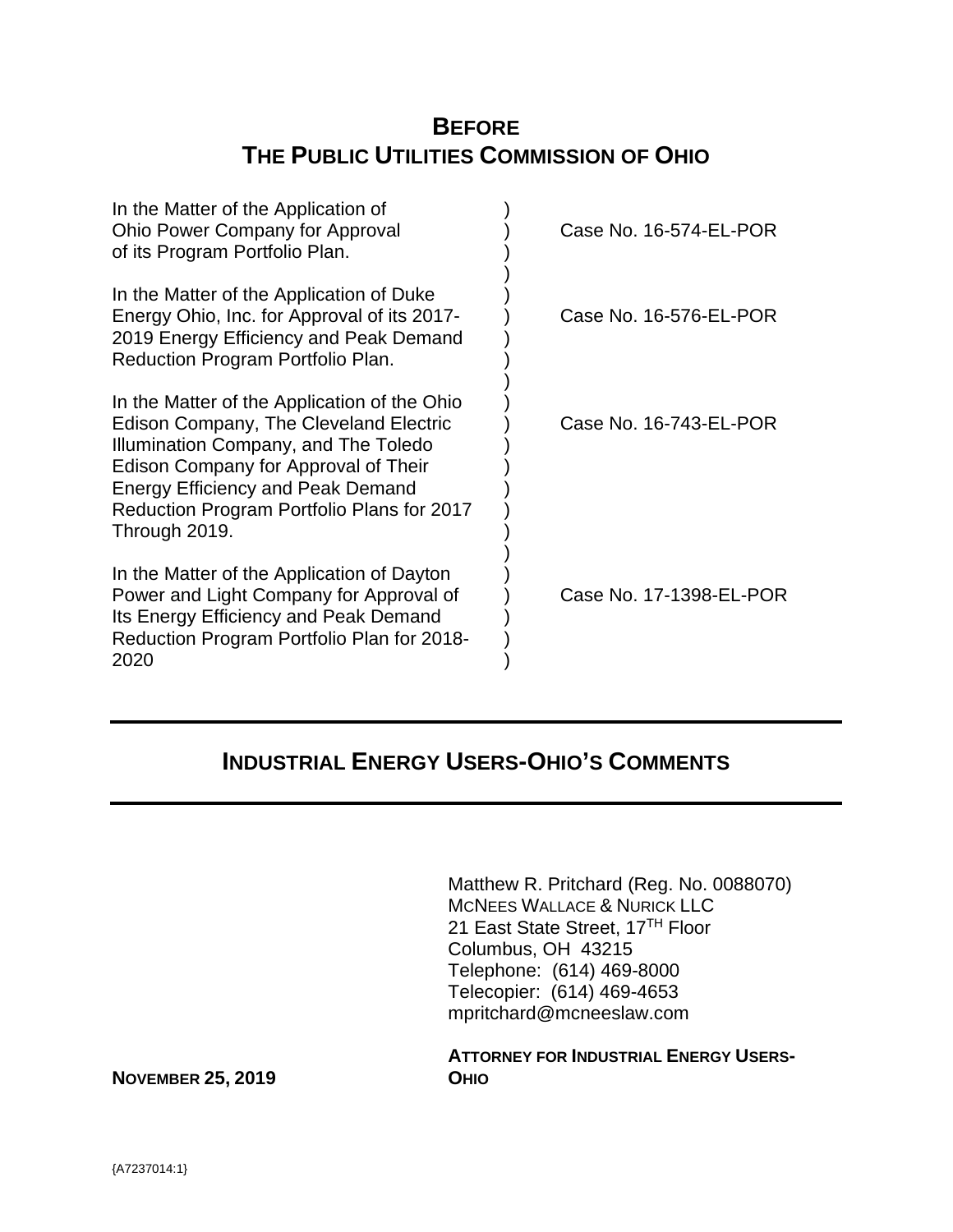# **BEFORE THE PUBLIC UTILITIES COMMISSION OF OHIO**

| In the Matter of the Application of<br>Ohio Power Company for Approval<br>of its Program Portfolio Plan.                                                                                                                                                                          | Case No. 16-574-EL-POR  |
|-----------------------------------------------------------------------------------------------------------------------------------------------------------------------------------------------------------------------------------------------------------------------------------|-------------------------|
| In the Matter of the Application of Duke<br>Energy Ohio, Inc. for Approval of its 2017-<br>2019 Energy Efficiency and Peak Demand<br>Reduction Program Portfolio Plan.                                                                                                            | Case No. 16-576-EL-POR  |
| In the Matter of the Application of the Ohio<br>Edison Company, The Cleveland Electric<br>Illumination Company, and The Toledo<br>Edison Company for Approval of Their<br><b>Energy Efficiency and Peak Demand</b><br>Reduction Program Portfolio Plans for 2017<br>Through 2019. | Case No. 16-743-EL-POR  |
| In the Matter of the Application of Dayton<br>Power and Light Company for Approval of<br>Its Energy Efficiency and Peak Demand<br>Reduction Program Portfolio Plan for 2018-<br>2020                                                                                              | Case No. 17-1398-EL-POR |

# **INDUSTRIAL ENERGY USERS-OHIO'S COMMENTS**

The Public Utilities Commission of Ohio ("Commission") has solicited comments on compliance with requirements contained in Amended Substitute House Bill 6 ("HB 6"). Among other things, HB 6 reduces cumulative EE reductions to a statewide 17.5% benchmark by the end of 2020. HB 6 also contains provisions that allow the Commission to terminate the EDUs' portfolio plans before December 31, 2020, if the statewide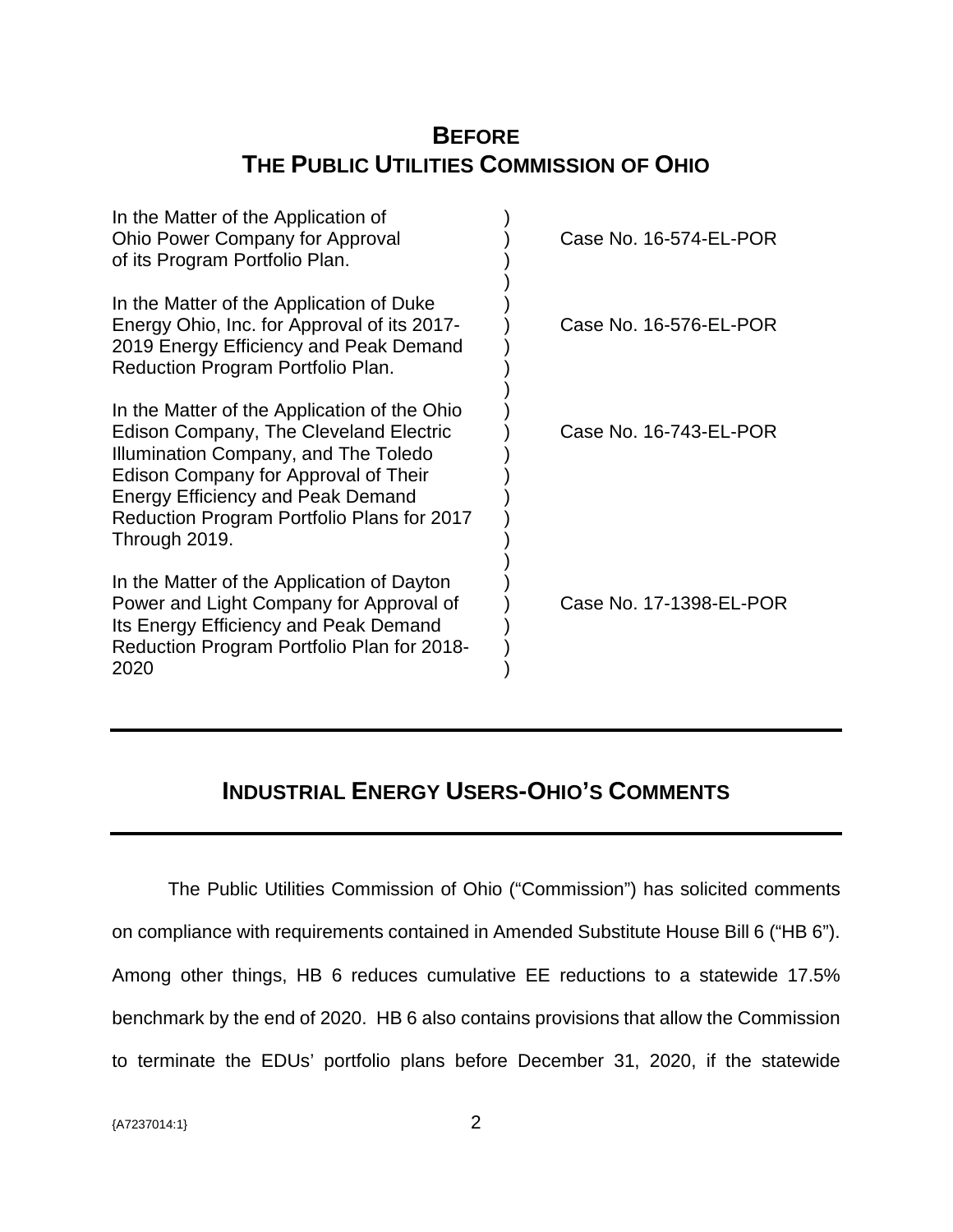cumulative 17.5% benchmark has been achieved. In its October 23, 2019 Entry in the above-captioned matters, and in response to HB 6, the Commission asked parties to respond to the following questions:

## *1. Whether the Commission should terminate the energy efficiency programs once the statutory cap of 17.5 percent has been met; and*

## *2. Whether it is appropriate for the EDUs to continue to spend ratepayer provided funds on energy efficiency programs after the statutory cap has been met?*

On November 19, 2019, Staff filed comments and therein estimated that through the end of 2019 Ohio's electric distribution utilities ("EDU") will have reached cumulate EE reductions of 17.29%.

R.C. 4928.66(G)(3) specifies that the existing EE/PDR riders "shall terminate" once the 17.5% cumulative target is met. Given that the cumulative 17.5% EE benchmark will be met, or should be deemed as achieved under R.C. 4928.66(G)(2)(b)(ii), effective December 31, 2019, Industrial Energy Users-Ohio ("IEU-Ohio") urges the Commission to take the following actions:

- Terminate all EE/PDR cost-recovery mechanisms on December 31, 2019, except as necessary for a final reconciliation of the allowable cost of compliance;
- Prohibit the EDUs from entering into any new contracts for services related to their portfolio plans;
- Direct the EDUs to eliminate any internal EE/PDR expenses effective December 31, 2019, except as necessary to conduct a final wind up of the portfolio plans; and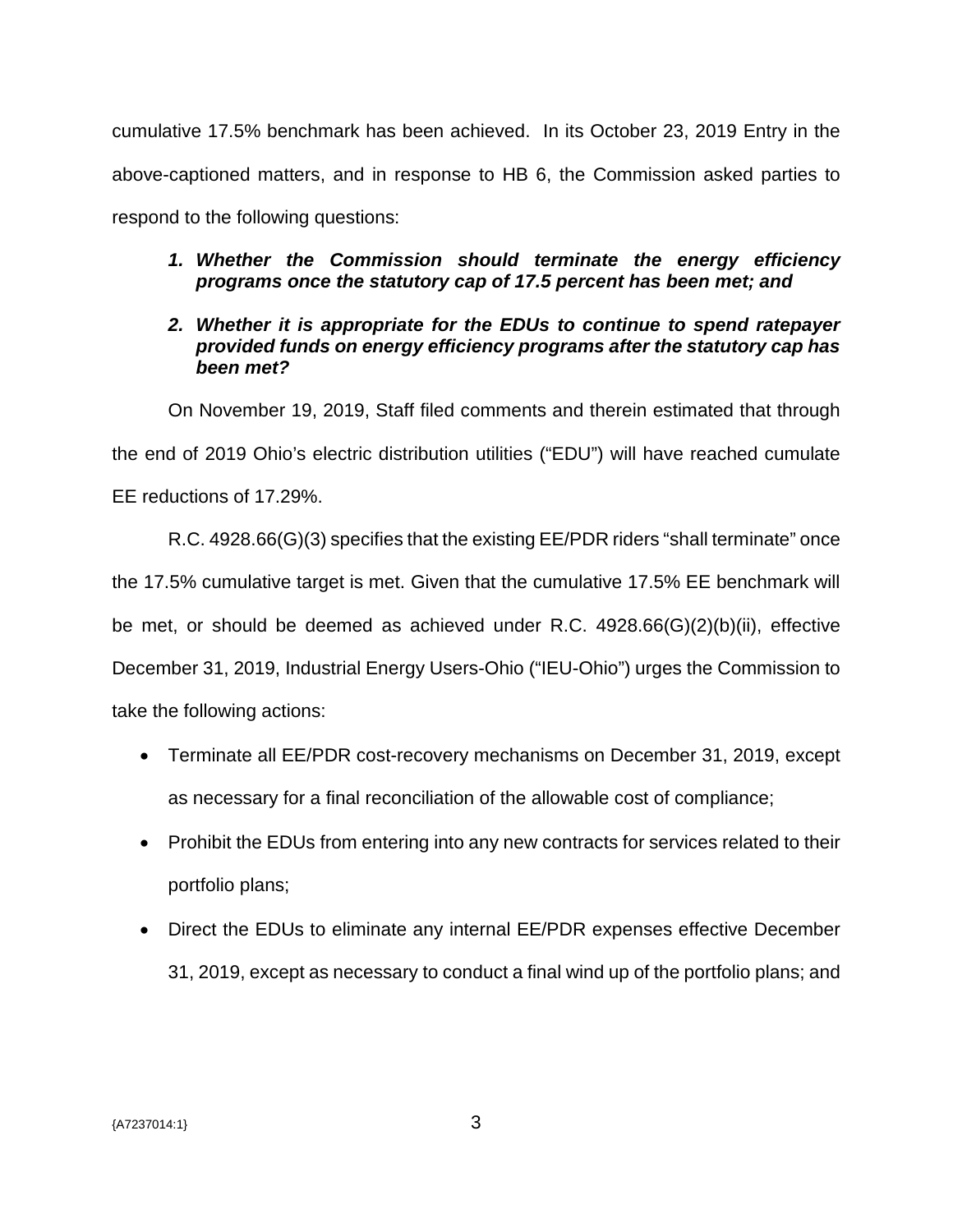Direct each EDU to review whether any ongoing contracts can be terminated early to minimize the potential for any future costs under the contracts from being imposed on customers.

IEU-Ohio's recommended course of action would not affect compliance actions the

EDUs or customers have taken in 2019. That is, EDUs should be able to recover costs

associated with 2019 compliance actions and customers should receive rebates/refunds

for EE/PDR actions taken and submitted to the EDUs by the end of 2019 through a final

reconciliation to occur in 2020. Beyond the final reconciliation in 2020, the law and State

policy command that the mandates and associated cost recovery mechanisms cease,

and customers be provided the opportunity to look to the competitive marketplace for

EE/PDR solutions that meet customers' respective price, terms, conditions, and needs.

## **I. Relevant Statutory Provision: R.C. 4928.66(G)**

(1) Not later than February 1, 2021, the commission shall determine the cumulative energy savings collectively achieved, since 2009, by all electric distribution utilities in this state as of December 31, 2020. In determining that cumulative total, the commission shall do both of the following:

(a) Include energy savings that were estimated by the commission to be achieved as of December 31, 2020, and banked under division (G) of section 4928.662 of the Revised Code;

(b) Use an energy savings baseline that is the average of the total kilowatt hours sold by all electric distribution utilities in this state in the calendar years 2018, 2019, and 2020. The baseline shall exclude the load and usage described in division  $(A)(2)(a)(i)$ , (ii), and (iii) of this section. That baseline may also be reduced for new economic growth in the utility's certified territory as provided in division (A)(2)(a) of this section and adjusted and normalized as provided in division (A)(2)(c) of this section.

(2)

(a) If the cumulative energy savings collectively achieved as determined by the commission under division (G)(1) of this section is at least seventeen and one-half per cent of the baseline described in division (G)(1)(b) of this section, then full

 ${47237014:1}$  4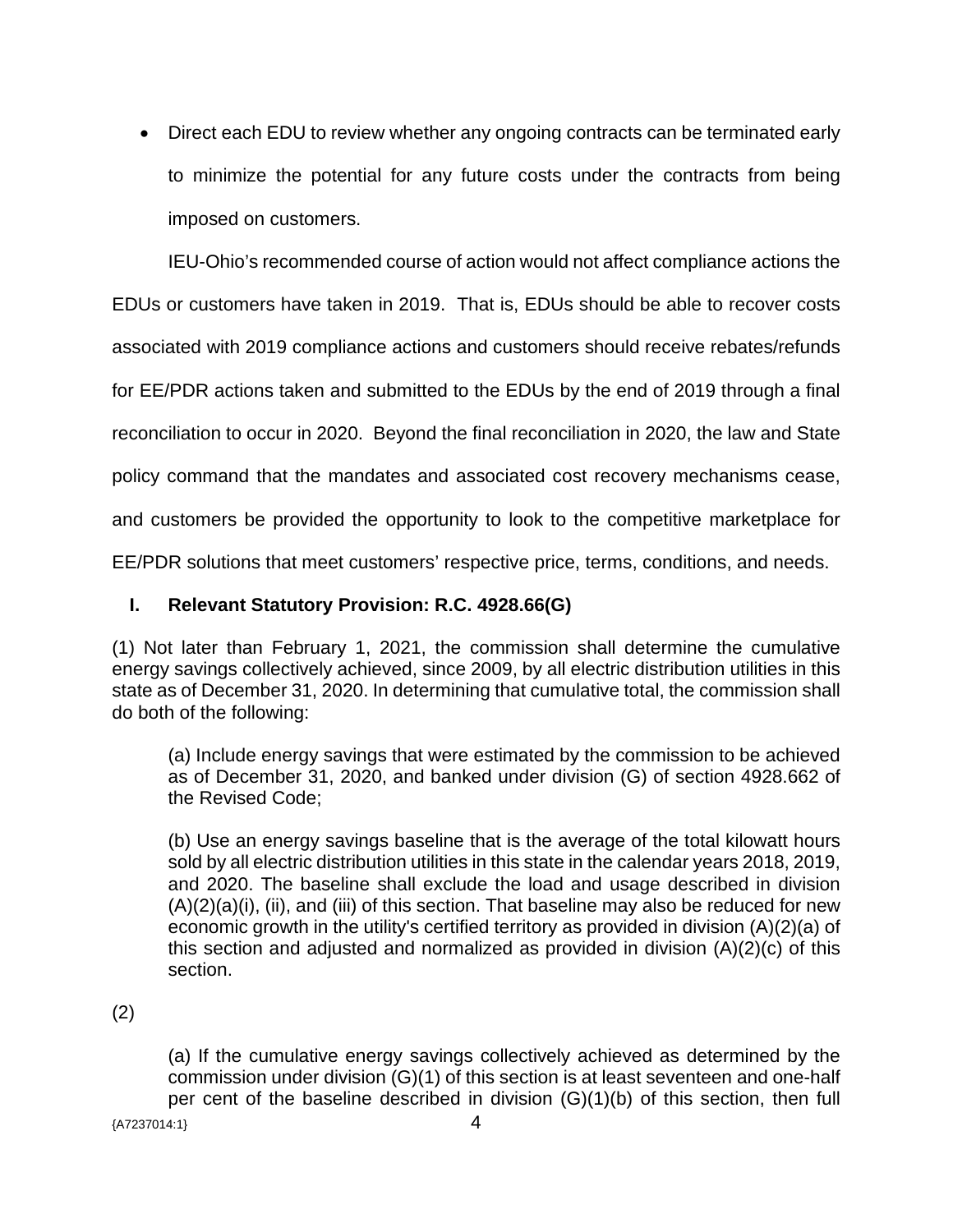compliance with division  $(A)(1)(a)$  of this section shall be deemed to have been achieved notwithstanding any provision of this section to the contrary.

(b) If the cumulative energy savings collectively achieved as determined by the commission under division (G)(1) of this section is less than seventeen and onehalf per cent of the baseline described in division (G)(1)(b) of this section, then both of the following shall apply:

(i) The commission shall determine the manner in which further implementation of energy efficiency programs shall occur as may be reasonably necessary for collective achievement of cumulative energy savings equal to seventeen and one-half percent, and not more, of the baseline described in division (G)(1)(b) of this section.

(ii) Full compliance with division (A)(1)(a) of this section shall be deemed to be achieved as of a date certain established by the commission notwithstanding any provision of this section to the contrary.

(3) Upon the date that full compliance with division (A)(1)(a) of this section is deemed achieved under division (G)(2)(a) or (b) of this section, any electric distribution utility cost recovery mechanisms authorized by the commission for compliance with this section shall terminate except as may be necessary to reconcile the difference between revenue collected and the allowable cost of compliance associated with compliance efforts occurring prior to the date upon which full compliance with division (A)(1)(a) of this section is deemed achieved. No such cost recovery mechanism shall be authorized by the commission beyond the period of time required to complete this final reconciliation.

## **II. COMMENTS[1](#page-4-0)**

## **A. The EE Mandate will either be achieved or should be deemed achieved pursuant to R.C. 4928.66(G)(2)(b)(ii) as of December 31, 2019.**

IEU-Ohio urges the Commission to exercise its discretionary authority under R.C.

4928.66(B)(2)(b)(ii) and deem compliance with the EE mandate fully achieved as of a

<span id="page-4-0"></span><sup>1</sup> Although the Commission's Entry did not specifically request comments on compliance with the final 2020 cumulative peak-demand reduction mandate of 7.75%, the EDUs have all reported cumulative savings in excess of the 7.75% final PDR target. More specifically, through compliance year 2017 and based on each EDU's 2017 compliance baseline: Duke reported cumulative PDR savings in excess of 18.25% (*see* Case 18-396); AEP-Ohio reported cumulative PDR savings in excess of 10.75% (*see* Case 18-835); DP&L reported cumulative PDR savings in excess of 7.75% (*see* Case 18-742); and FirstEnergy reported cumulate PDR savings in excess of 16% (*see* Case 18-841). Accounting for the EDUs' 2018 PDR savings reported earlier this year, and the 2019 savings achieved to date but not yet reported will only further increase the amount each EDU has over-complied with the PDR mandate.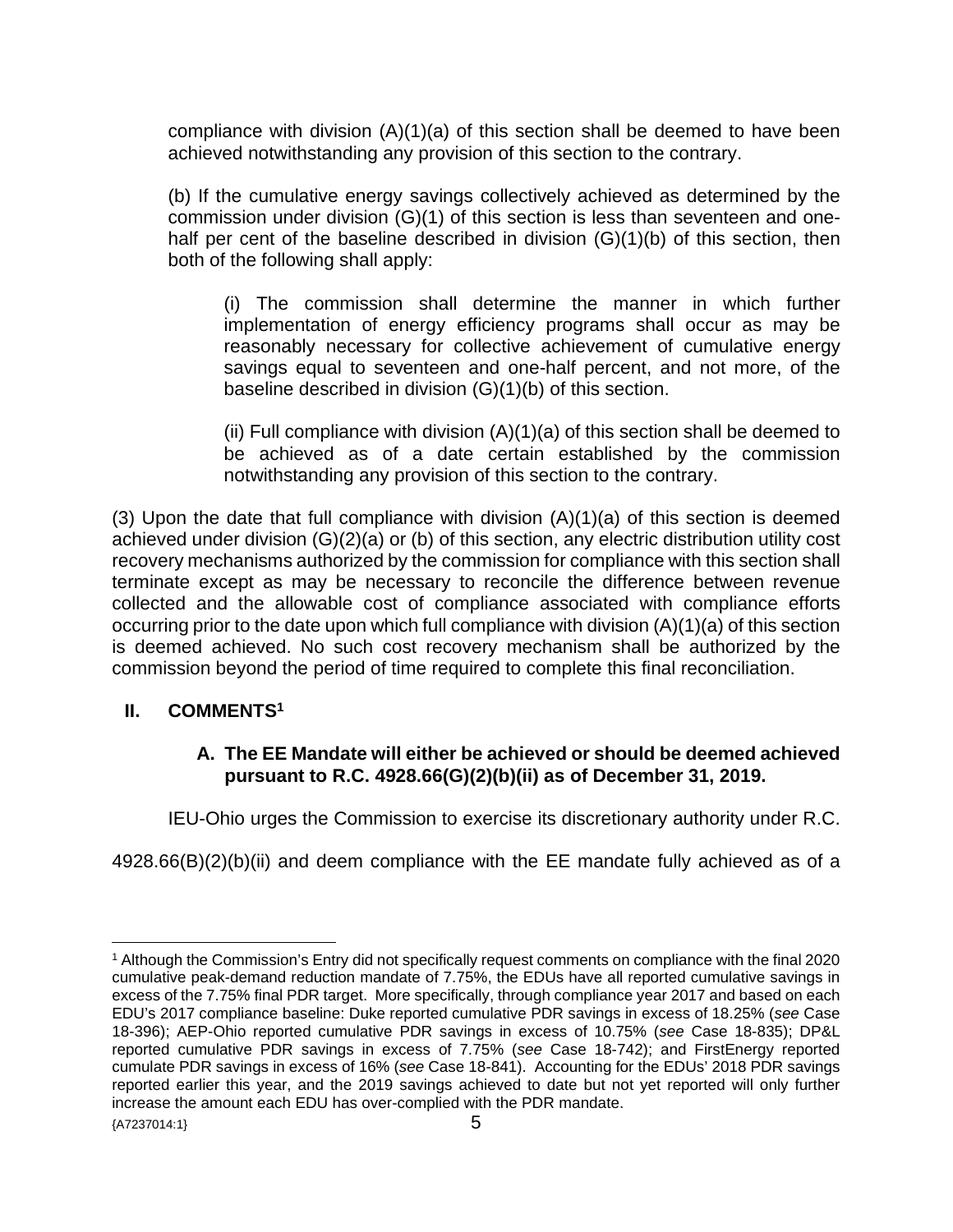date certain of December 31, 2019 because actual compliance with the 17.5% target will either be met or so close to actual achievement as to not warrant any portfolio plans continuing into the future. Absent Commission action to deem compliance with the EE mandate achieved, the status quo would require all parties wait until the EDUs file annual portfolio compliance reports in March to determine actual savings achieved through the end of 2019. In the meantime, Duke's and FirstEnergy's portfolio plans would be extended by operation of law and all the EDUs would incur additional and unnecessary costs. Accordingly, the Commission should deem compliance with the EE mandates met as of a date certain of December 31, 2019.

R.C. 4928.66(G)(1) requires the Commission to undertake a review of the EDUs' collective statewide EE reductions. If the statewide cumulative EE reductions are 17.5% or greater then compliance with the EE mandate has been fully achieved. R.C. 4928.66(G)(2)(a). If the 17.5% cumulative statewide EE mandate is met or exceeded, the Commission is required to terminate the EE/PDR cost-recovery mechanisms, except for a final reconciliation of allowable compliance costs. R.C. 4928.66(G)(3).

If the statewide cumulate EE reductions are less than 17.5% the Commission can either (i) determine what additional EE programs should continue in order to reach the 17.5% mandate target, or (ii) the Commission can establish a date certain upon which full compliance with the EE mandate is deemed achieved. R.C. 4928.66(G)(2)(b). The Commission's authority to establish a date-certain deeming full compliance with the EE mandate having been achieved is absolute. R.C. 4928.66(B)(2)(b)(ii) (the Commission can establish a date-certain for full compliance to be deemed achieved "notwithstanding any provision of this section to the contrary.")

{A7237014:1} 6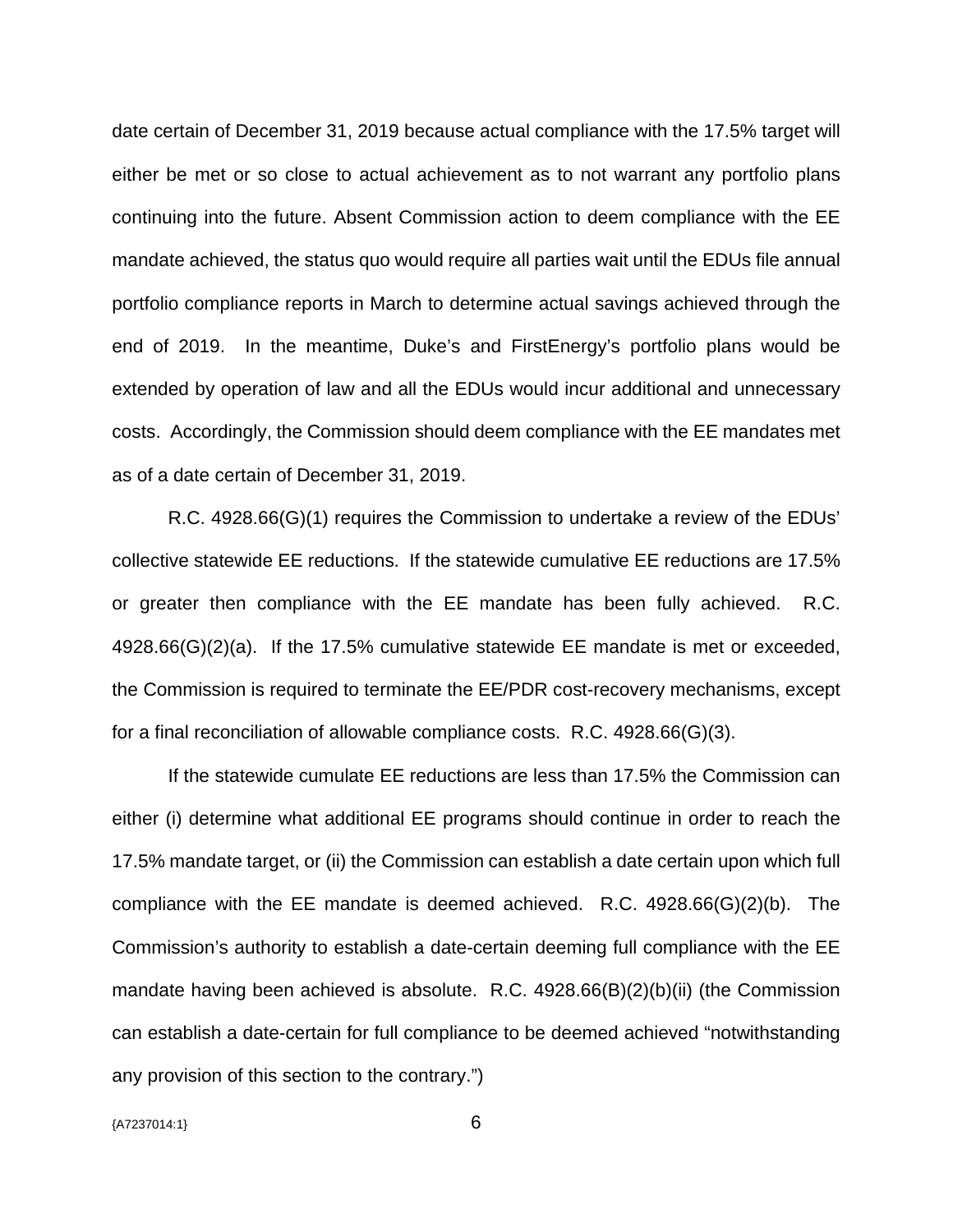Staff has filed comments indicating that based on actual and estimated EE reductions as of the end of October 2019, the cumulative statewide reductions achieved and forecasted through the end of 2019 are approximately 17.29%. Staff's report on actual and estimated savings was based on information provided to Staff by the EDUs.

The EDUs have effectively reached the final cumulative EE reduction requirement of 17.5%. There is no need to extend costly programs into 2020 to achieve any remaining sliver of EE reductions needed to reach the 17.5% target. Moreover, IEU-Ohio recognizes that both AEP-Ohio and DP&L have portfolio plans authorized through 2020, and it could take some time to wind up their 3<sup>rd</sup> party contracts, which could provide incremental EE savings in 2020, inching even closer to, or even surpassing, the cumulative 17.5% requirement. Accordingly, the Commission should exercise its authority under R.C. 4928.66(G)(2)(b)(ii) and deem compliance with the EE mandate achieved as of a date certain of December 31, 2019.

## **B. With the 17.5% EE Mandate being achieved or deemed achieved effective December 31, 2019 there is no need to extend, pursuant to R.C. 4928.66(F)(2), Duke's and FirstEnergy's EE/PDR plans that expire December 31, 2019; instead a final reconciliation should be conducted**

{A7237014:1} 7 R.C. 4928.66(F)(2) would extend all EE/PDR portfolio plans that expire prior to December 31, 2020 to that date, impacting both Duke's and FirstEnergy's portfolio plans that are set to expire at the end of 2019. However, R.C.  $4928.66(G)(2)(a)$  and  $(G)(2)(b)(ii)$ authorize the Commission to terminate EE/PDR portfolio plans, notwithstanding any other provisions of R.C. 4928.66 once the EDUs achieve or have been deemed to have achieved a collective statewide EE reduction of 17.5%. As discussed above, either the mandate will be achieved or should be deemed achieved at the end of 2019. There is no need, therefore, to extend either Duke's or FirstEnergy's EE/PDR plans. The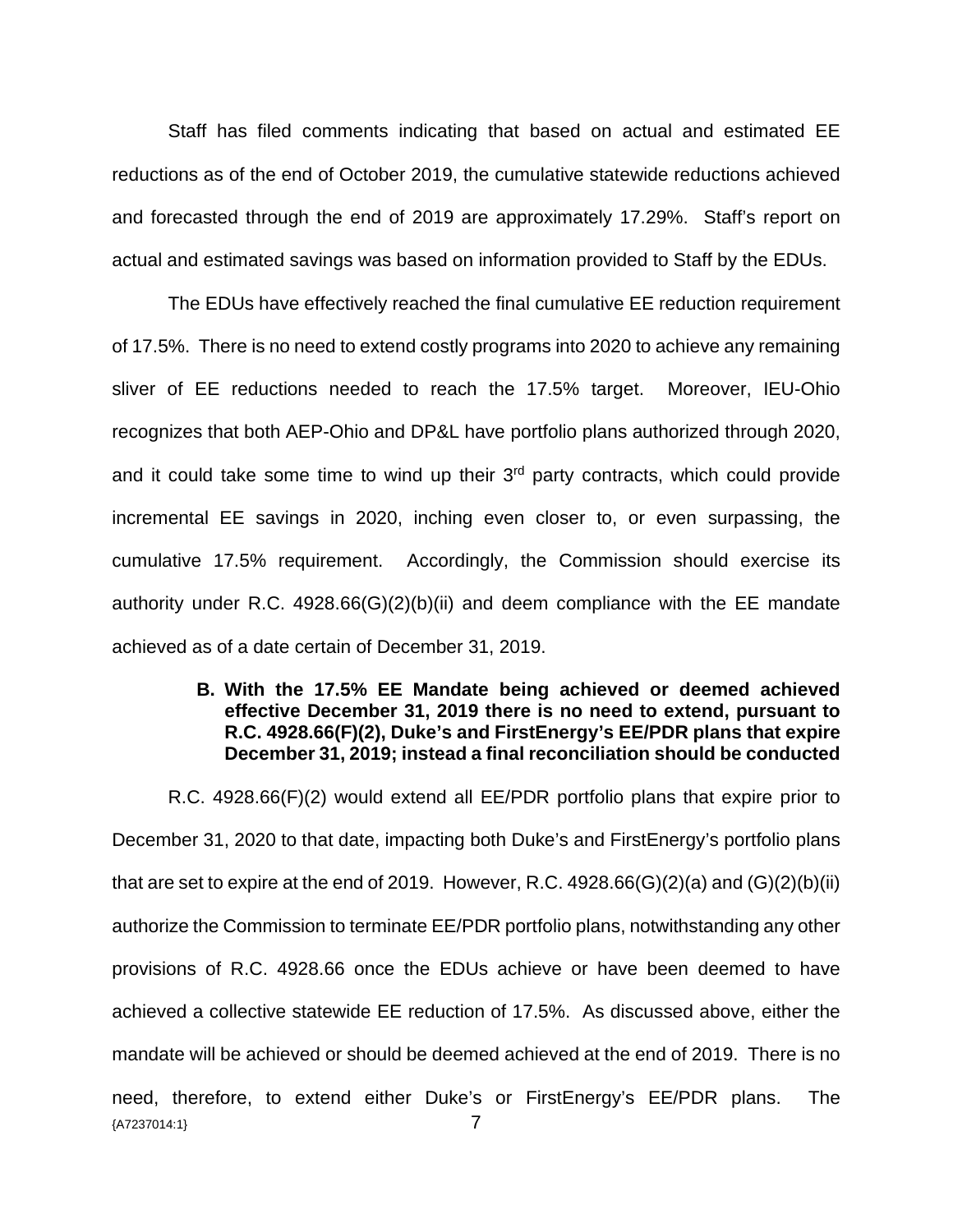Commission should terminate their respective portfolio plans on December 31, 2019 and order a final reconciliation of the allowable cost of compliance through their respective EE/PDR riders pursuant to R.C. 4928.66(G)(3).

> **C. Pursuant to R.C. 4928.66(G)(2)(a) and (G)(2)(b)(ii) the Commission should terminate DP&L's and AEP-Ohio's EE/PDR plans effective December 31, 2019, should direct both EDUs to cease incurring any internal EE/PDR not associated with winding up their portfolio plans, and should direct both EDUs to expeditiously work to end any existing 3 rd party contracts**

Upon compliance with the 17.5% EE mandate the Commission "shall terminate" any EE/PDR riders "except as necessary to reconcile the difference between revenue collected and the allowable cost of compliance efforts prior to the date upon which full compliance with the [EE mandate] is achieved." R.C. 4928.66(G)(3). To minimize any debate over the "allowable cost of compliance" the Commission should direct AEP-Ohio and DP&L (both have EE/PDR portfolio plans authorized through 2020) to expeditiously wind up their respective portfolio plans. Both should be directed to exercise any regulatory-out or change-in-law provisions in contracts with  $3<sup>rd</sup>$  party vendors that allow contracts to be terminated effective December 31, 2019, or as soon thereafter as possible. The Commission should also direct each of these EDUs to cease incurring effective December 31, 2019, any internal costs associated with the EE/PDR portfolio plans except as necessary to work on winding up the portfolio plan. The Commission should then conduct the final reconciliation of the allowable cost of compliance and thereafter terminate DP&L's and AEP-Ohio's EE/PDR riders.

## **III. CONCLUSION**

 ${A7237014:1}$  8 Ohio law requires EDUs to achieve cumulative energy efficiency (EE) reductions of 17.5% and cumulative peak demand response (PDR) reductions of 7.75%. Both of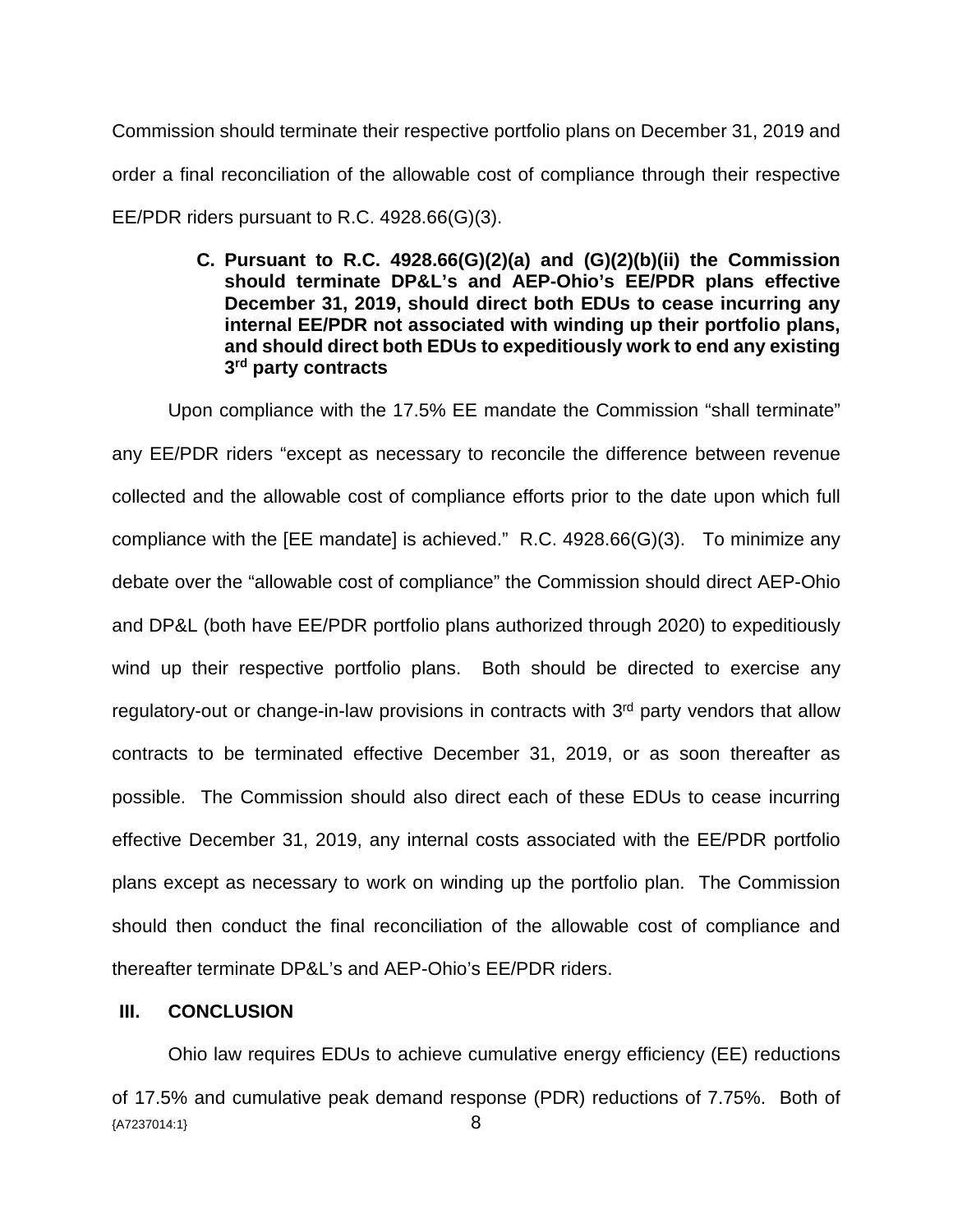these government mandates will be achieved or effectively achieved by December 31, 2019. The Commission should exercise its authority and terminate all EE/PDR portfolio plans and associated cost-recovery riders effective December 31, 2019, except as may be necessary for a final reconciliation of the allowable costs of compliance with these mandates.

Respectfully,

*/s/ Matthew R. Pritchard*\_\_\_\_\_\_\_\_\_\_\_\_\_\_\_\_\_ Matthew R. Pritchard (Reg. No. 0088070) MCNEES WALLACE & NURICK LLC 21 East State Street, 17TH Floor Columbus, OH 43215 Telephone: (614) 469-8000 Telecopier: (614) 469-4653 mpritchard@mcneeslaw.com

**ATTORNEY FOR INDUSTRIAL ENERGY USERS-OHIO**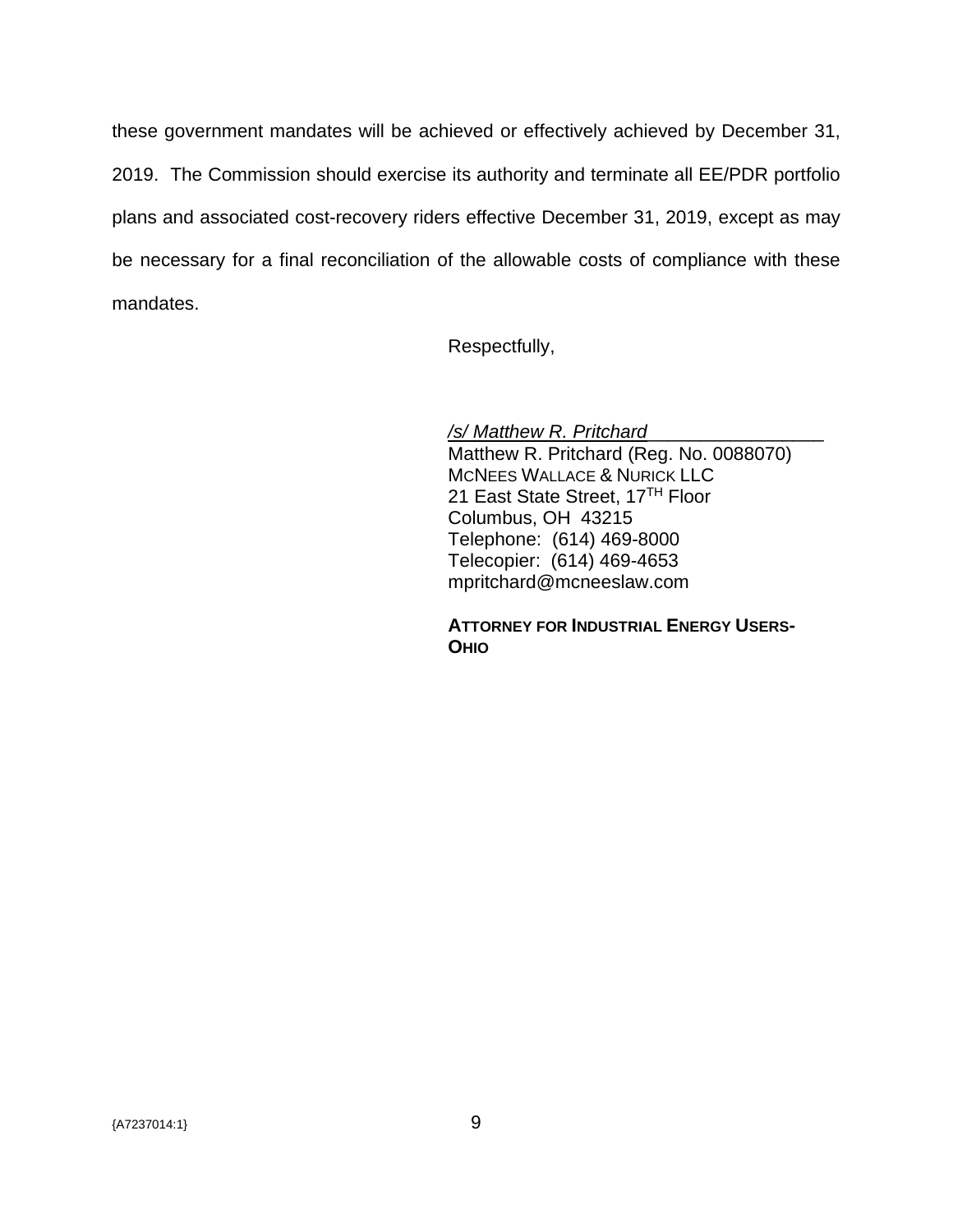# **CERTIFICATE OF SERVICE**

In accordance with Rule 4901-1-05, Ohio Administrative Code, the PUCO's e-filing system will electronically serve notice of the filing of this document upon the following parties. In addition, I hereby certify that a service copy of the foregoing was sent by, or on behalf of, the undersigned counsel for IEU-Ohio to the following parties of record this 25th day of November 2019, *via* electronic transmission.

**Steven T. Nourse** (Reg. No. 0046705) **Matthew S. McKenzie**  American Electric Power Service Corporation 1 Riverside Plaza, 29<sup>th</sup> Floor Columbus, OH 43215 [stnourse@aep.com](mailto:stnourse@aep.com)  msmckenzie@aep.com

## **COUNSEL FOR OHIO POWER COMPANY (AEP-OHIO)**

## **Madeline Fleisher**

Environmental Law & Policy Center 21 West Broad St., Suite 500 Columbus, OH 43215 Telephone: (614) 670-5586 mfleisher@elpc.org

**COUNSEL FOR THE ENVIRONMENTAL LAW & POLICY CENTER (ELPC)** 

*/s/ Matthew R. Pritchard*  Matthew R. Pritchard

## **Angela Paul Whitfield**

Carpenter Lipps & Leland LLP 20 Plaza, Suite 1300 280 North High Street Columbus, OH 43215 Telephone: (614) 365-4110 paul@carpenterlipps.com

**COUNSEL FOR THE KROGER CO. (KROGER)** 

**Kimberly W. Bojko** (Reg. No. 0069402) **James D. Perko, Jr.** (Reg. No. 0093312) Carpenter Lipps & Leland LLP 20 Plaza, Suite1300 280 North High Street Columbus, OH 43215 Telephone: (614) 365-4110 Bojko@carpenterlipps.com perko@carpenterlipps.com

## **COUNSEL FOR THE OHIO MANUFACTURERS' ASSOCIATION ENERGY GROUP (OMAEG)**

**Trent Dougherty** (Reg. No. 0079817) Counsel of Record **Miranda Leppla** (Reg. No. 0086351) 1145 Chesapeake Ave., Suite I Columbus, OH 43212-3449 Telephone: (614) 487-7506 Facsimile: (614) 487-7510 tdougherty@theOEC.org mleppla@theoec.org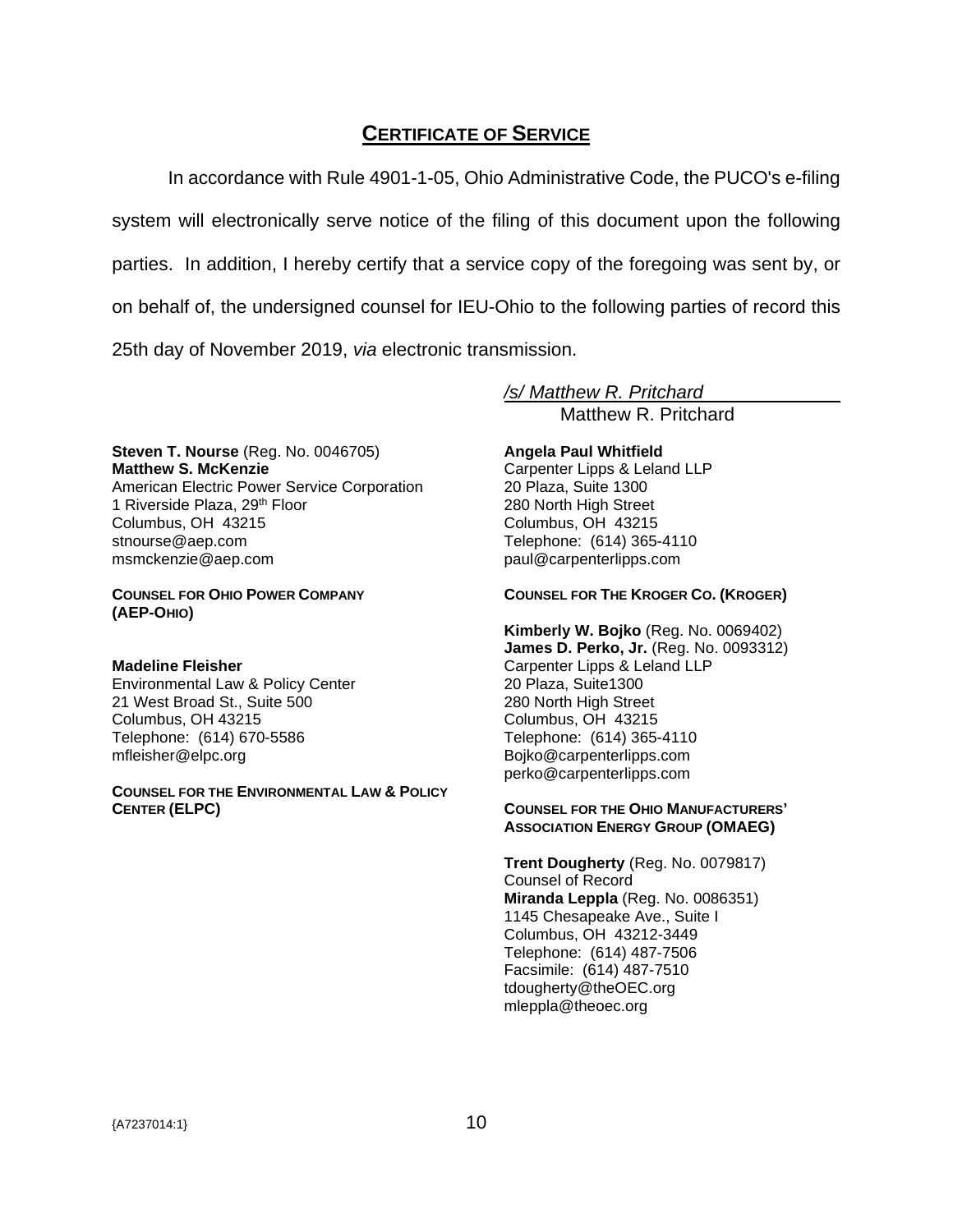**John Finnigan** (Reg. No. 0018689) Senior Attorney Environmental Defense Fund 128 Winding Brook Lane Terrace Park, Ohio 45174 (513) 226-9558 jfinnigan@edf.org

## **COUNSEL FOR THE OHIO ENVIRONMENTAL COUNCIL AND ENVIRONMENTAL DEFENSE FUND (OEC/EDF)**

**Robert Dove** (Reg. No. 0092019) Attorney & Counselor at Law PO Box 13442 Columbus, OH 43213 Telephone: (614) 286-4183 rdove@attorneydove.com

## **COUNSEL FOR THE NATIONAL RESOURCES DEFENSE COUNCIL (NRDC)**

**Joseph Oliker** (Reg. No. 0086088) Counsel of Record IGS Energy 6100 Emerald Parkway Dublin, OH 43016 Telephone: (614) 659-5000 joliker@igsenergy.com

## **COUNSEL FOR IGS ENERGY (IGS)**

Dane Stinson Bricker & Eckler LLP 100 South Third Street Columbus, Ohio 43215 DStinson@bricker.com

**COUNSEL FOR THE OFFICE OF THE OHIO CONSUMERS' COUNSEL**

**Chad A. Endsley** (Reg. No. 0080648) Chief Legal Counsel **Leah F. Curtis** (Reg. No. 0086257) **Amy M. Milam** (Reg. No. 0082375) Ohio Farm Bureau Federation 280 North High Street PO Box 182383 Columbus, OH 43218-2383 Telephone: (614) 246-8258 cendsley@ofbf.org lcurtis@ofbf.org amilam@ofbf.org

**COUNSEL FOR OHIO FARM BUREAU FEDERATION (OFBF)** 

## **Matthew W. Warnock**

**Dylan F. Borchers**  Bricker & Eckler LLP 100 South Third Street Columbus, OH 43215-4291 mwarnock@bricker.com dborchers@bricker.com

### **COUNSEL FOR OHIO HOSPITAL ASSOCIATION**

**Michael D. Dortch** (Reg. No. 0043897) **Richard R. Parsons** (Reg. No. 0082270) **Justin M. Dortch** (Reg. No. 0090048) Kravitz, Brown & Dortch, LLC 65 East State Street, Suite 200 Columbus, OH 43215 mdortch@kravitzllc.com rparsons@kravitzllc.com jdortch@kravitzllc.com

**COUNSEL FOR NOBLE AMERICAS ENERGY SOLUTIONS, LLC**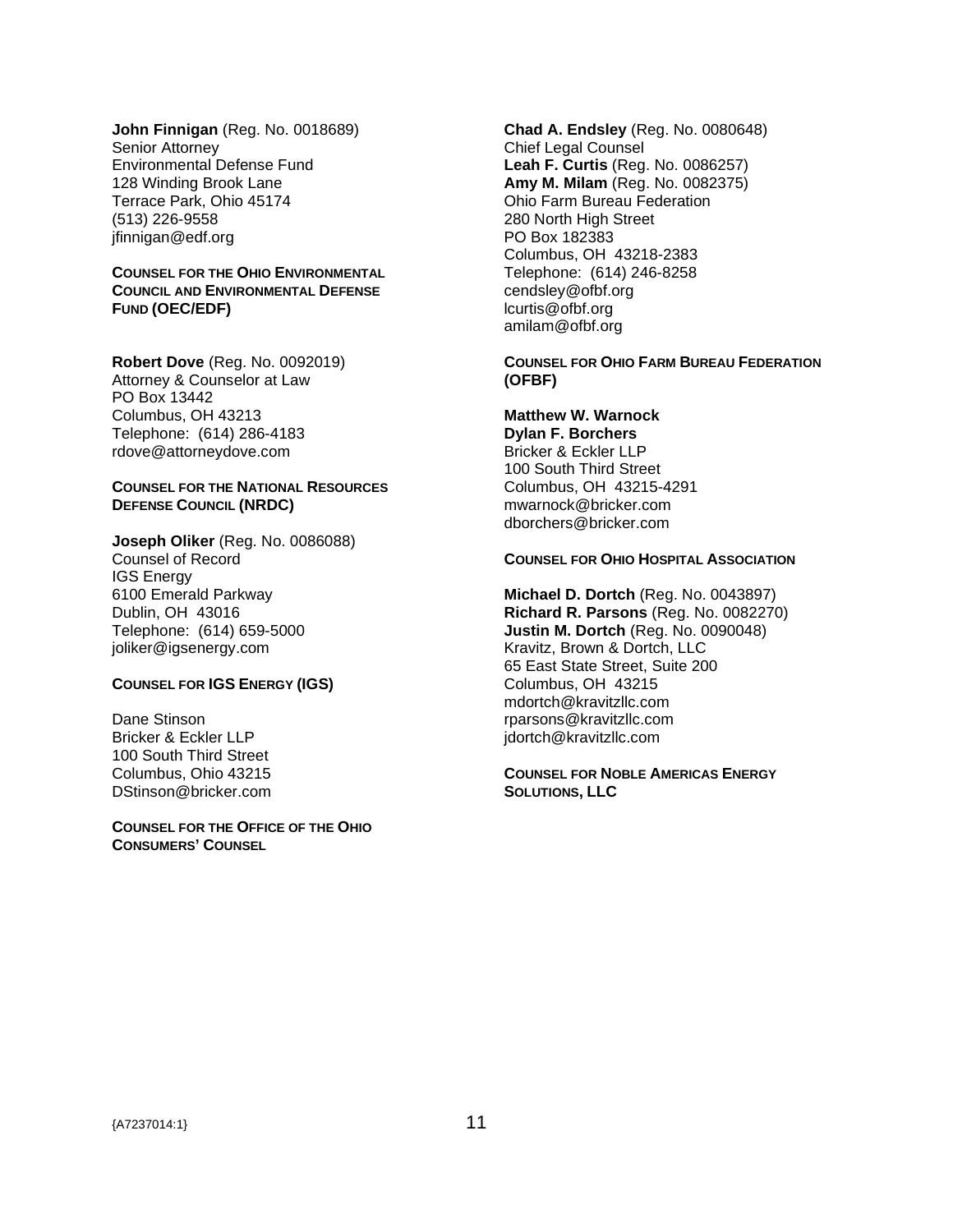## **Robert T. Dove**

**Christopher J. Allwein** 

Kegler Brown Hill & Ritter LPA Capitol Square, Suite 1800 65 East State Street Columbus, Ohio 43215-4294 Telephone: (614) 462-5496 RDove@KeglerBrown.com callwein@keglerbrown.com

#### **COUNSEL FOR THE MID-OHIO REGIONAL PLANNING COMMISSION (MORPC)**

**Michael L. Kurtz Kurt J. Boehm Jody Kyler Cohn**  Boehm, Kurtz & Lowry 36 East Seventh Street, Suite 1510 Cincinnati, OH 45202 mkurtzt@BKLlawfirm.com kboehm@BKLlawfirm.com jkylercohn@BKLlawfirm.com

### **COUNSEL FOR OHIO ENERGY GROUP**

#### **Colleen Mooney**

Ohio Partners for Affordable Energy PO Box 12451 Columbus, Ohio 43212 cmooney@ohiopartners.org

## **COUNSEL FOR THE OFFICE OF THE OHIO CONSUMERS' COUNSEL**

### **Terry Etter**

Assistant Consumers Counsel Christopher Healey Office of the Ohio Consumers' Counsel 10 West Broad Street, Ste 1800 Columbus, Ohio 43215

## **COUNSEL FOR THE OFFICE OF THE OHIO CONSUMERS' COUNSEL**

**Amy B. Spiller Elizabeth H. Watts**  Associate General Counsel 139 E. Fourth Street, 1303-Main Cincinnati, Ohio 45201 Amy.Spiller@Duke-Energy.com Elizabeth.Watts@Duke-Energy.com

#### **COUNSEL FOR DUKE ENERGY OHIO, INC.**

**John Jones**  Assistant Attorneys General Public Utilities Section Office of the Attorney General 30 E. Broad St, 16th Floor Columbus, Ohio 43215 Natalia.Messenger@OhioAttorneyGeneral.gov John.jones@ohioattorneygeneral.gov

### **COUNSEL FOR THE STAFF OF THE PUBLIC UTILITIES COMMISSION OF OHIO (PUCO)**

### **Richard M. Bulgrin**

Legal Department Public Utilities Commission of Ohio 180 East Broad Street, 12<sup>th</sup> Floor Columbus, OH 43215 [Dick.Bulgrin@puc.state.oh.us](mailto:Dick.Bulgrin@puc.state.oh.us)

### **ATTORNEY EXAMINER**